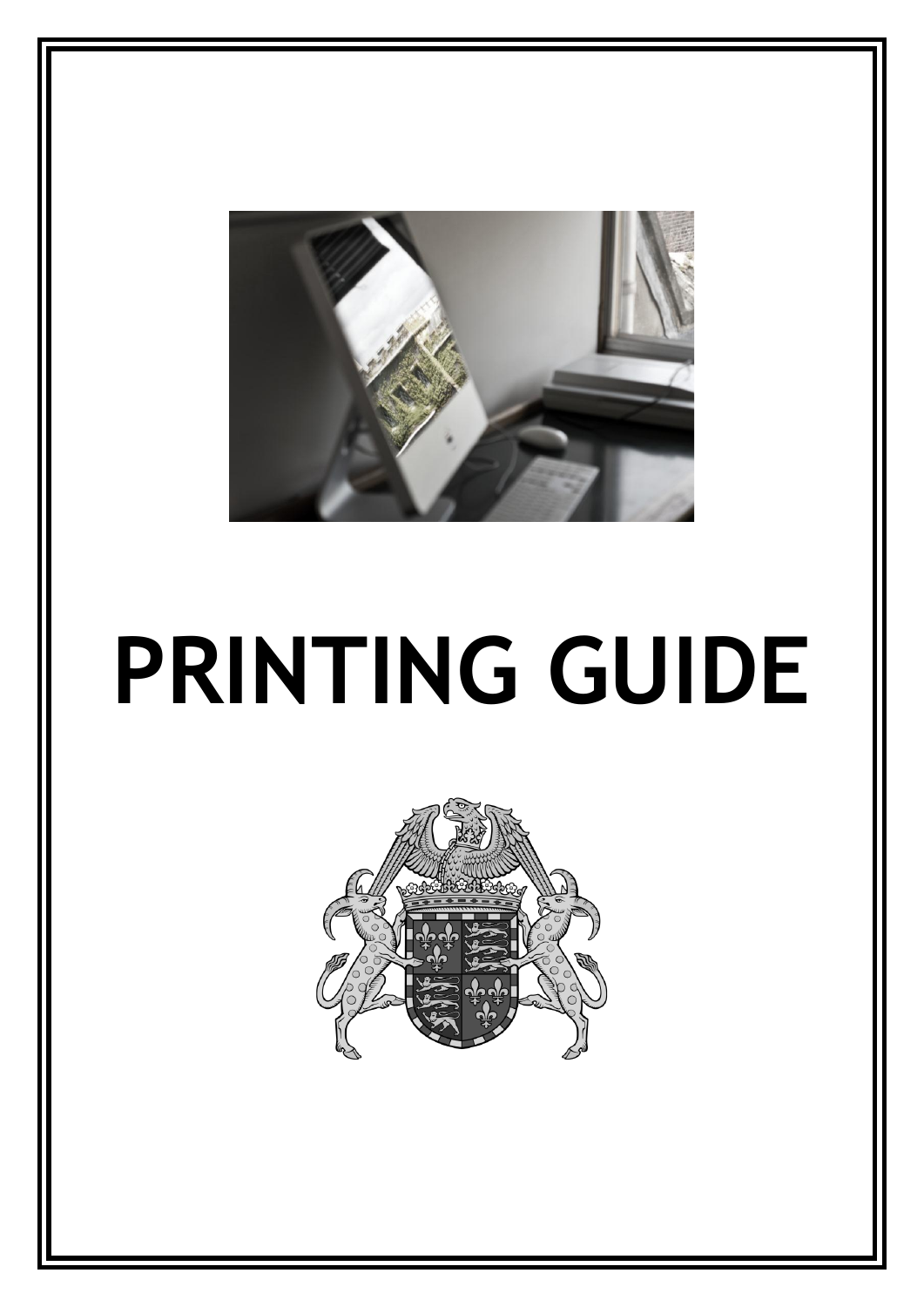## **Printing in the Library**

We have three **multi-functional devices** in the Library: two on the Ground Floor and one on the Third Floor. These devices can handle printing, photocopying and scanning, in colour or black and white, onto A4 or A3 sized paper.

**Before you can use the printers**, you will need to add **credit** to your account – please see further instructions in the section below.

If you would like to print from your own **laptop or other device**, please see further instructions in the section below.

## **Quick Print Guide**

- 1. When you are ready to print your document, select **Joh\_FindMe** from the drop-down list of printers.
- 2. Once you have sent a document to be printed, it will be stored until you release it by logging on to a device.
- 3. Login at any printer with your **University Card** by holding it against the card reader on the right-hand side of the machine, or by entering your Raven ID and password.
- 4. Select 'Print release' from the main menu and highlight your file(s).
- 5. Press the blue 'Print' button on the touch screen.
- 6. Remember to **log off** press the 'Logout' button to the right of the screen.

## **Adding Credit to your Account**

Payments can be made **online** via eCredit at: www[.ds.cam.ac.uk/](https://ecredit.ds.cam.ac.uk/)mydsprint

You can pre-pay online using a **debit** or **credit card**. Cash is accepted at the University Information Service Reception (Roger Needham Building).

This credit is known as your **Common Balance** and you can use it in any other location around the university which is part of the Common Balance Scheme. Please note that printing costs vary from place to place.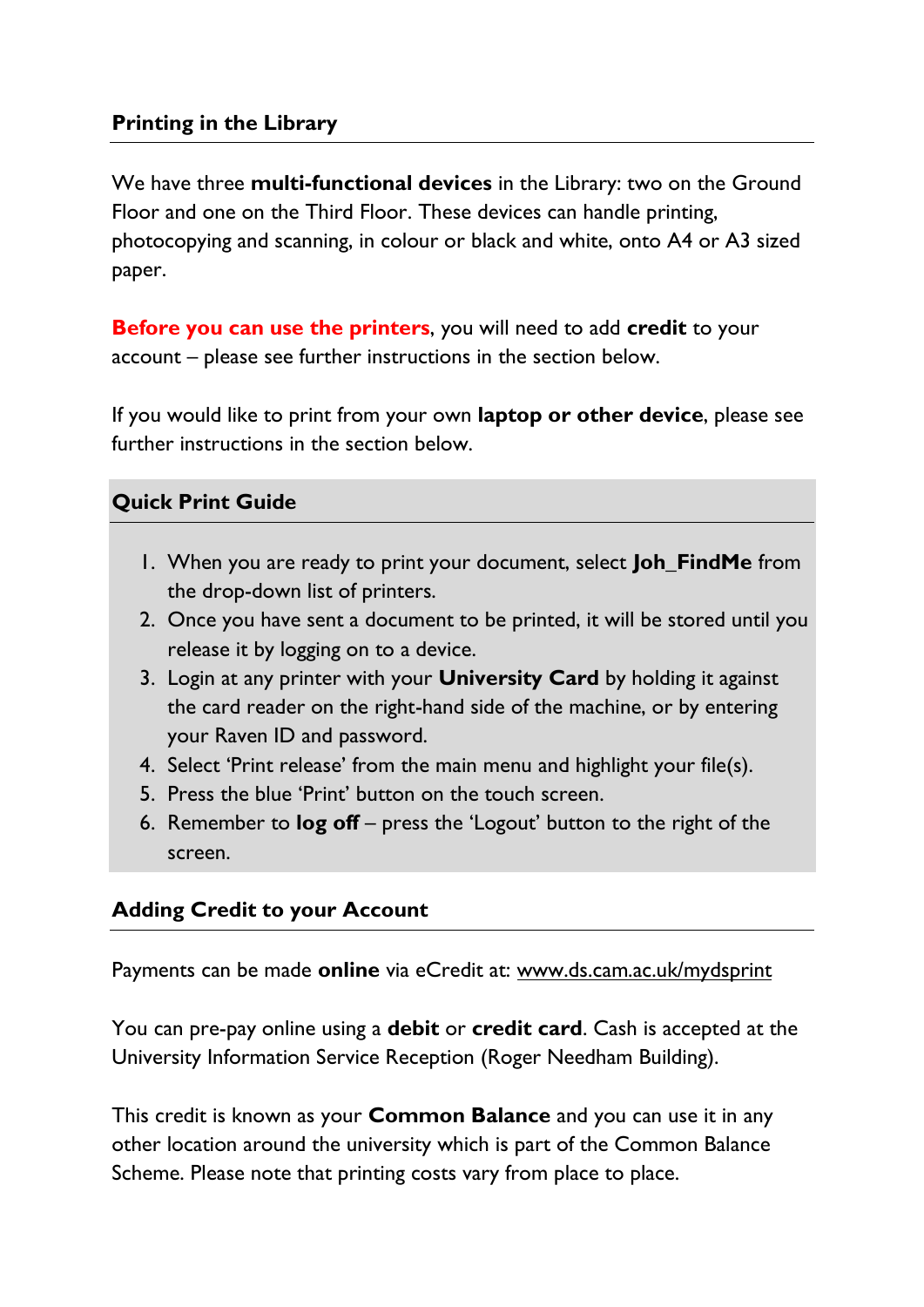## **Printing from your Own Laptop/Device**

To print from your own device, please visit

https://help.uis.cam.ac.uk/service/printing/desktop, and select instructions for either macOS or Windows, depending on your device. The set-up for macOS is notably more complex than for Windows, so make sure you are reading the right one.

Please ensure you are reading the instructions about setting up **DS-Print**, **NOT** Mobility Print, which is not available at St John's College. If you require further assistance with setting up printing on your own device, please contact the **University Information Service (UIS)**.

## **Printing Charges at St John's College**

Below are the printing costs as of October 2021.

| A4 - Black & White | 3 <sub>p</sub> per sheet |
|--------------------|--------------------------|
| $A4 -$ Colour      | 25p per sheet            |
|                    |                          |
| A3 - Black & White | 6p per sheet             |
|                    |                          |

Charges are per sheet of paper, so by printing double-sided you can effectively halve the total cost of your print job. Library printers will default to doublesided printing.

## **Information about the University Printing Service**

Printing is not managed by St John's College staff – the printers here are part of a university-wide system called the **DS-Print Service**, which is managed by the **University Information Service (UIS)**.

This means that if you're experiencing problems related to logging into the printers, using your credit, and so on, you need to speak with the UIS themselves. You can phone the Service Desk at 01223 332999 or send an email to servicedesk@uis.cam.ac.uk